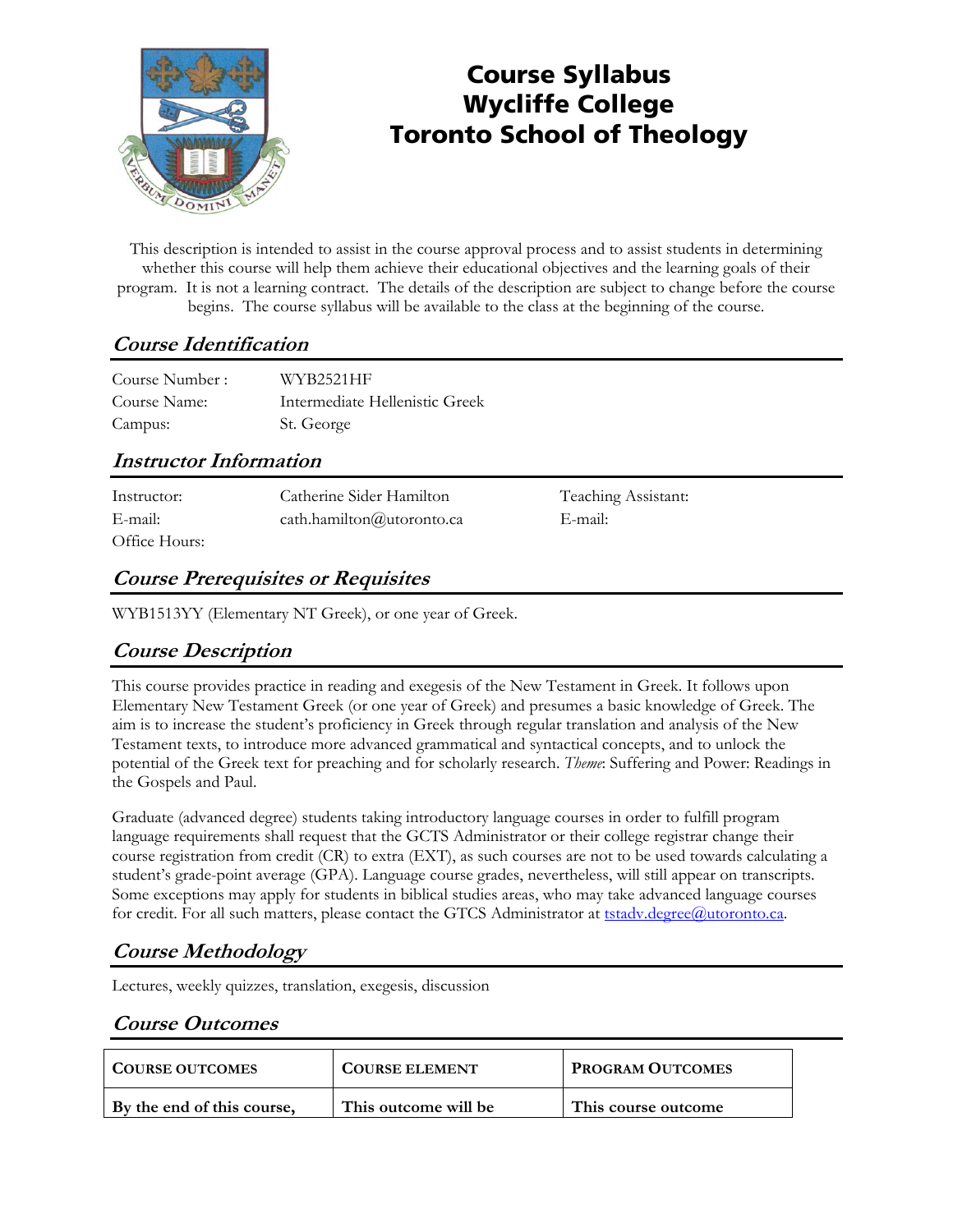| students                                                                                                                                                                                                                                                                                           | achieved through these<br>course elements: | corresponds to these aspects<br>of Wycliffe's statements of<br>outcomes (MTS, MDiv) |
|----------------------------------------------------------------------------------------------------------------------------------------------------------------------------------------------------------------------------------------------------------------------------------------------------|--------------------------------------------|-------------------------------------------------------------------------------------|
| • The student will gain fluency<br>in reading Greek. Emphasis will<br>be placed on: 1) regular<br>translation; 2) an expanded<br>vocabulary; 3) ease in<br>pronunciation and 4)<br>understanding more advanced<br>grammatical concepts as they<br>occur;                                           | Lectures, quizzes, translation             | <b>MTS:</b> 1.7<br><b>MDiv:</b> 1.7                                                 |
| • The student will gain<br>experience in exegesis of the<br>Greek text. We will read not<br>only for an understanding of<br>the language but for narrative<br>and theological meaning, asking<br>how attention to the details of<br>the Greek text, its words and<br>wording, illuminates meaning. | Lectures, exegesis                         | <b>MTS:</b> 1.4, 1.7<br><b>MDiv:</b> 1.4, 1.7                                       |

### **Course Resources**

#### **Required Course Texts**

- Aland, Kurt, et al., eds. *Novum Testamentum Graece*. 28th rev. edition. Stuttgart: Deutsche Bibelgesellschaft, 2012.
	- **OR**
- Aland, Kurt, et al., eds. *The Greek New Testament*. 4th edition. Stuttgart: United Bible Societies, 1993. [UBS4].

#### **Suggested Texts**

- Bauer-Danker-Arndt-Gingrich. *A Greek-English Lexicon of the New Testament and Other Early Christian Literature*. 3rd edition. Chicago: Chicago University Press, 2000.
- Wallace, Daniel B. *Greek Grammar Beyond the Basics: An Exegetical Syntax of the New Testament*. Grand Rapids: Zondervan, 1996.

(These texts are available in the Graham library.)

### **Course Website(s)**

Blackboard https://weblogin.utoronto.ca/

This course uses Blackboard for its course website. To access it, go to the UofT portal login page at http://portal.utoronto.ca and login using your UTORid and password. Once you have logged in to the portal using your UTORid and password, look for the **My Courses** module, where you'll find the link to the website for all your Blackboard-based courses. (Your course registration with ROSI gives you access to the course website at Blackboard.) Note also the information at

http://www.portalinfo.utoronto.ca/content/information-students. Students who have trouble accessing Blackboard should ask Thomas Power for further help.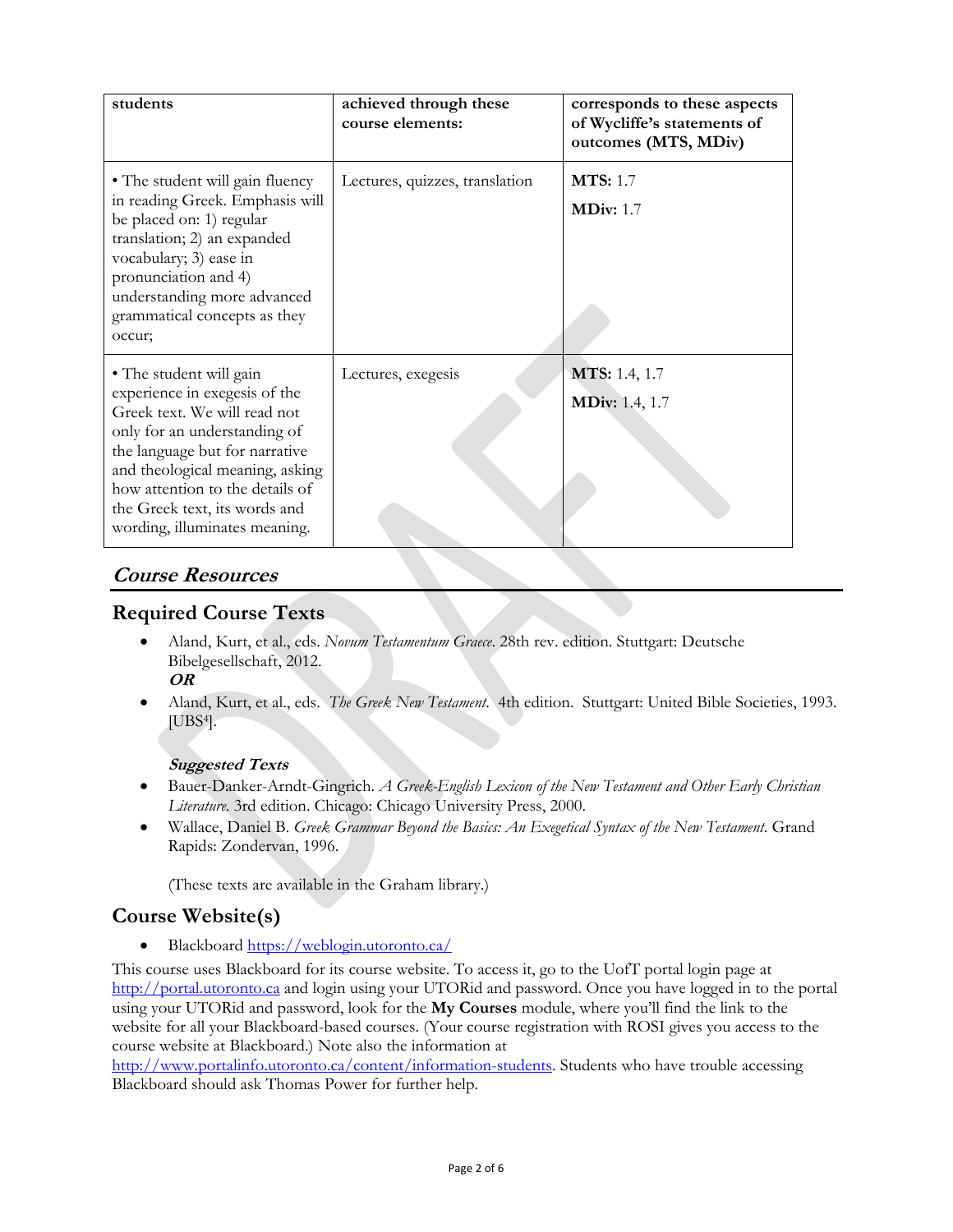## **Class Schedule**

The course will follow a weekly schedule of readings selected from various New Testament books. The readings will be chosen to introduce students to varying styles and levels of Greek, and to more advanced grammatical concepts. They will be chosen also to demonstrate to students the ways in which the language of the texts, and in particular aspects of their style, helps to communicate and shape their meaning.

This year's theme is: **Suffering and Power: Readings in the Gospels and Paul**. Texts chosen primarily from the Gospels and Paul will highlight themes of suffering and power, and raise questions about the nature and implications of a cross-centred proclamation in the context of (Roman) Empire.

Course work will include translation, vocabulary work and parsing in preparation for class as well as in class; practice reading out loud in Greek; exercises designed to introduce relevant grammatical concepts; exegesis and discussion.

**Week 1 (September 15, 17)** *Tuesday:* Introduction to the Course. Mark 1:1–8, read together in-class (NO PREPARATION NECESSARY). Spotlight on Grammar: 1st and 2nd declension, with irregular forms.

*Thursday:* Mark 1:9–11. Spotlight on Grammar: ei0mi/ (review); 3rd declension (review).

**Week 2 (September 22, 24)** *Tuesday:* QUIZ (on Mark 1:9-11 and 1st/2nd declension irregulars). Mark 1:12– 15.

*Thursday*: Mark 1:21–24. Spotlight on Grammar: Uses of the Imperfect.

**Week 3 (September 29, October 1)** *Tuesday:* QUIZ (on Mark 1:12-15; 21-24 and 3rd declension). Gal 1:10– 14. Spotlight on Grammar: Imperfect (continued); oi ]da.

*Thursday*: Mark 1:25–31. Spotlight on Grammar: Contrary to Fact conditions

**Week 4 (October 6, 8)** *Tuesday*: QUIZ (on Mark 1:25–31; Gal 1:10–14 and Imperfect). Matt 2:1-6. Spotlight on Grammar: Participles (review); Genitive Absolute.

*Thursday*: Matt 2:13–18. Spotlight on Grammar: Participles (continued); o9 basileu/j.

**Week 5 (October 13, 15)** *Tuesday*: QUIZ (on Matt 2:1–6, 13–18 and Genitive Absolute). Matt 4:1–7. Spotlight on Grammar: Subjunctive Review.

*Thursday*: Matt 4:8–12 Subjunctive. Spotlight on Grammar: mi-verbs i(/sthmi, ti/qhmi, dei/knumi.

**Week 6 (October 20, 22)** *Tuesday*: QUIZ (on Matt 4:1–12 and subjunctive). Matt 5:1–8. Spotlight on Grammar: Infinitive (review); result clauses.

*Thursday*: Matt 5:9–16. Spotlight on Grammar: mi-verbs non-indicative.

**Week 7 (October 27, 29)** Reading Week.

**Week 8 (November 3, 5)** *Tuesday*: QUIZ (on Matt 5:1–16 and mi-verbs). Luke 1:26–38. Spotlight on Grammar: The Optative.

*Thursday*: Luke 2:1–11. Spotlight on Grammar: Optative.

**Week 9 (November 10, 12)** *Tuesday*: QUIZ (on Luke 1:26–38 and Luke 2:1–11 and Optative). Mark 10:32– 38. Spotlight on Grammar: Participles and Passive Periphrastic.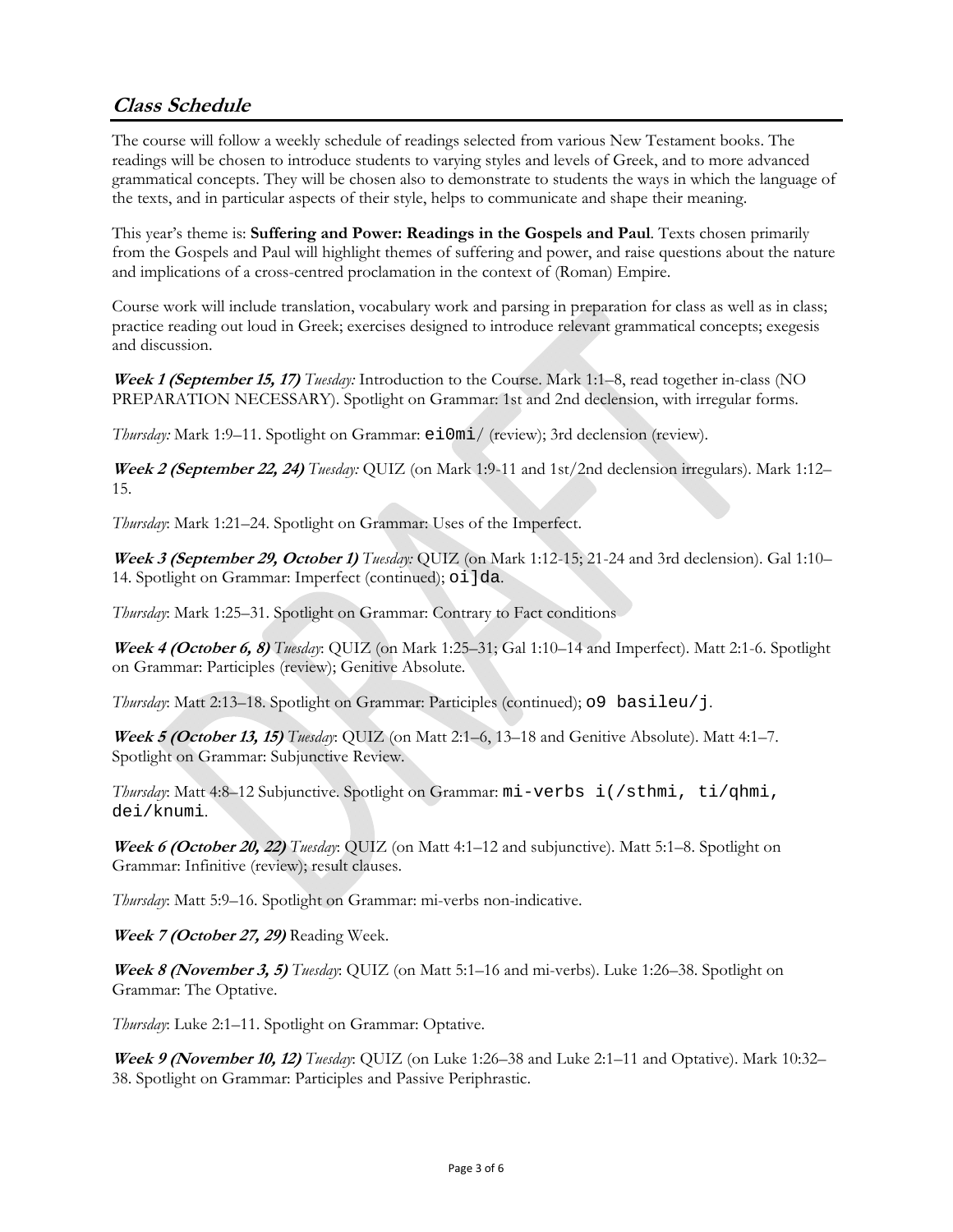*Thursday*: Mark 10:39–45. Spotlight on Grammar: Participles and Periphrastic.

**Week 10 (November 17, 19)** *Tuesday*: QUIZ (on Mark 10:32–45 and Participles/Periphrastic). I Cor 1:18–25. Spotlight on Grammar: mi-verbs.

*Thursday*: 1 Cor 2:1–8 Comparative Adjectives.

**Week 11 (November 24, 26)** *Tuesday*: QUIZ (on 1 Cor 1:18–25 and 2:1–8 and Comparative Adjectives). Gal 5:13–26. Participles.

*Thursday*: Gal 6:10–18. Spotlight on Grammar: Optative.

**Week 12 (December 1, 3)** *Tuesday*: QUIZ (on Gal 5:13–26 and 6:10–18 and Optative). 1 Cor 4:7–13, 16. Spotlight on Grammar: o) / felon.

*Thursday*: Philippians 2:1–11 .

**Week 13 (December 8, 10)** *Tuesday*: QUIZ (on 1 Cor 4:7–13, 16; Phil 2:1–11 and o)/felon). Phil 3:3–11.

*Thursday*: REVIEW

**Tuesday December 15: Final Exam, 4:00-5:30**

### **Evaluation**

### **Requirements**

Evaluation will be based on class participation (including ease in reading the Greek text out loud), weekly quizzes and a final exam involving translation and exegesis OR a short exegetical paper (in the form of either a sermon or a scholarly analysis).

Class participation: 10% Greek reading: 10% Weekly quizzes (top 10 out of 11): 40% Final paper/exam: 40%.

### **Grading System**

| Letter Grade | Numerical Equivalents | Grade Point | Grasp of Subject<br>Matter |
|--------------|-----------------------|-------------|----------------------------|
| $A+$         | $90 - 100\%$          | 4.0         | Profound & Creative        |
| $\mathbf{A}$ | 85-89%                | 4.0         | Outstanding                |
| $A-$         | $80 - 84\%$           | 3.7         | Excellent                  |
| $B+$         | $77 - 79\%$           | 3.3         | Very Good                  |
| B            | $73 - 76%$            | 3.0         | Good                       |
| $B -$        | $70 - 72%$            | 2.7         | Satisfactory               |
| FZ.          | $0 - 69\%$            | $\Omega$    | Failure                    |

Grades without numerical equivalent: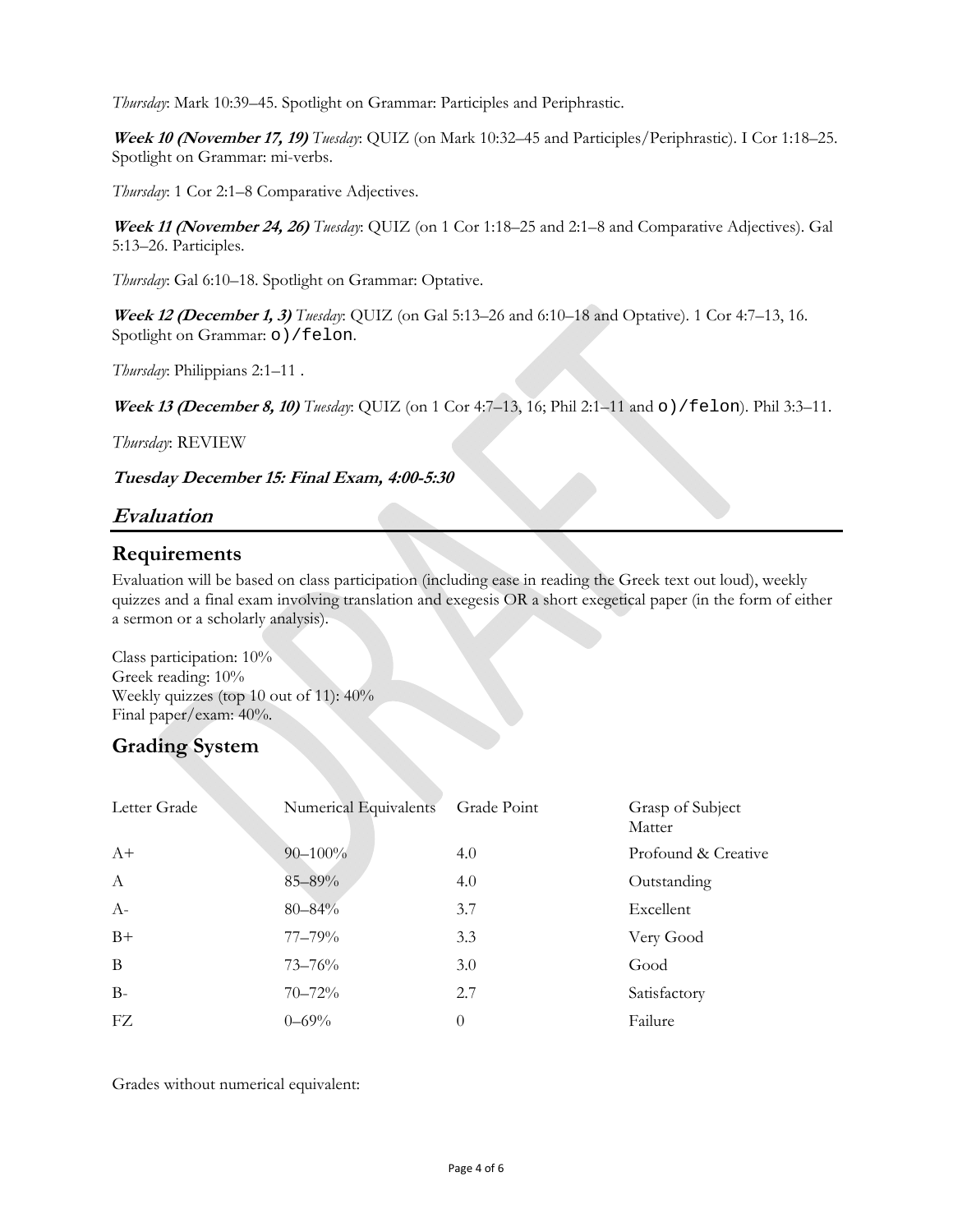- CR Designates credit; has no numerical equivalent or grade point value
- NCR Designates failure; has no numerical equivalent, but has a grade point value of 0 and is included in the GPA calculation
- SDF Standing deferred (a temporary extension)
- INC Permanent incomplete; has no numerical equivalent or grade point value
- WDR Withdrawal without academic penalty
- AEG May be given to a final year student who, because of illness, has completed at least 60% of the course, but not the whole course, and who would not otherwise be able to convocate; has no numerical equivalent and no grade point value

#### **Policy on Assignment Extensions**

Basic Degree students are expected to complete all course work by the end of the term in which they are registered. Under **exceptional circumstances**, with the written permission of the instructor, students may request an extension (SDF = "standing deferred") beyond the term. An extension, when offered, will have a mutually agreed upon deadline that does not extend beyond the conclusion of the following term. An SDF must be requested no later than the last day of classes of the term in which the course is taken. The request form is available on the college website or from the Registrar's office.

#### **One percentage point per day will be deducted on the course grade if an extension has not been requested by the stated deadline.**

**Course grades***.* Consistently with the policy of the University of Toronto, course grades submitted by an instructor are reviewed by a committee of the instructor's college before being posted. Course grades may be adjusted where they do not comply with University grading policy (http://www.governingcouncil.utoronto.ca/Assets/Governing+Council+Digital+Assets/Policies/PDF/grad ing.pdf) or college grading policy.

#### **Policies**

**Accessibility***.* Students with a disability or health consideration are entitled to accommodation. Students must register at the University of Toronto's Accessibility Services offices; information is available at http://www.accessibility.utoronto.ca/. The sooner a student seeks accommodation, the quicker we can assist.

**Plagiarism**. Students submitting written material in courses are expected to provide full documentation for sources of both words and ideas in footnotes or endnotes. Direct quotations should be placed within quotation marks. (If small changes are made in the quotation, they should be indicated by appropriate punctuation such as brackets and ellipses, but the quotation still counts as a direct quotation.) Failure to document borrowed material constitutes plagiarism, which is a serious breach of academic, professional, and Christian ethics. An instructor who discovers evidence of student plagiarism is not permitted to deal with the situation individually but is required to report it to his or her head of college or delegate according to the TST *Basic Degree Handbook* (linked from http://www.tst.edu/academic/resources-forms/handbooks and the University of Toronto *Code of Behaviour on Academic Matters*

http://www.governingcouncil.utoronto.ca/policies/behaveac.htm), a student who plagiarizes in this course. Students will be assumed to have read the document "Avoidance of plagiarism in theological writing" published by the Graham Library of Trinity and Wycliffe Colleges

(http://www.trinity.utoronto.ca/Library\_Archives/Theological\_Resources/Tools/Guides/plag.htm).